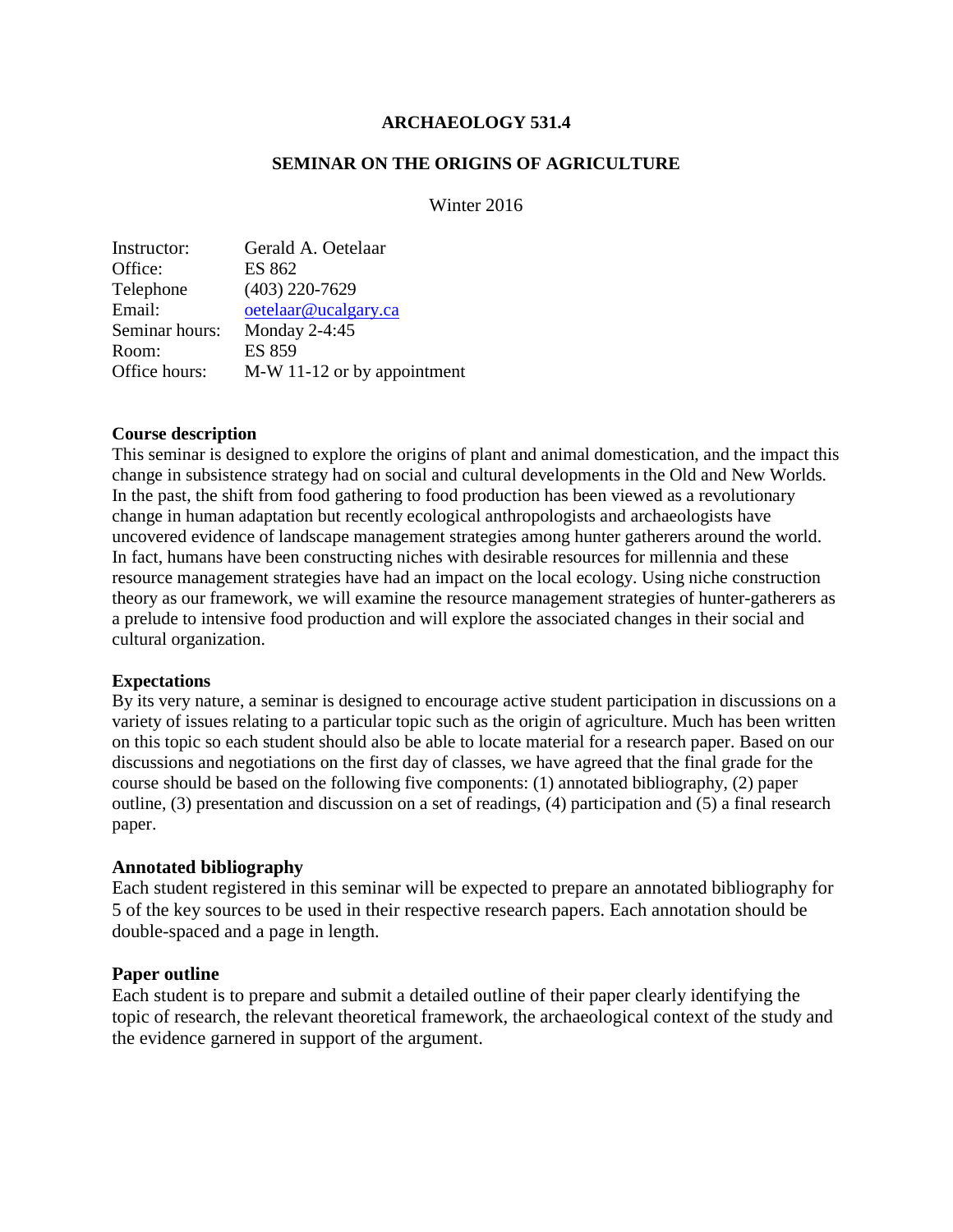#### **Presentation**

Each student will make a presentation on a topic of their choice and will lead the discussion during that particular course. One week before the scheduled presentation and class discussion, the student will provide a list of articles for the class to read in preparation for the discussion. Students are encouraged to use materials currently available in electronic format but will have access to photocopiers to make pdf versions of articles not currently available electronically. At the end of their presentation, students will be offered critiques outlining the positive and negative aspects of their work.

### **Participation**

Each week, students will be given a list of readings which they will be expected to read for discussion the following week. All students are expected to be prepared for and to contribute to all discussions during the semester. Obviously, one cannot participate in the discussion unless one is present in the room.

### **Research Paper**

Your paper should be thoroughly researched, well organized, and well written. You should select a topic during the first two weeks. The sooner you start the better. You will probably find that you will need to order some materials through Interlibrary Loans. Students should be able to develop their arguments in papers of 20 to 25 pages including the reference cited section. Students are expected to use the SAA style guide to format their citations and their references.

### **Grading**

| Annotated bibliography (due January 30, 2017) | 15% |
|-----------------------------------------------|-----|
| Paper outline (due February 6, 2017)          | 15% |
| Presentation                                  | 20% |
| <b>Class Participation</b>                    | 25% |
| Research paper (due April 10, 2017)           | 25% |

**Grade Scale**: A+ 96-100; A 91-95.9; A- 86-90.9; B+ 81-85.9; B 76-80.9; B- 71-75.9; C+ 66- 70.9; C 61-65.9; C- 56-60.9; D+ 51-55.9; D 46-50.9; F <45.9

#### **Schedule of discussions/presentations**

| Shona          | March 6, 2017  |
|----------------|----------------|
| <b>Brendan</b> | March 13, 2017 |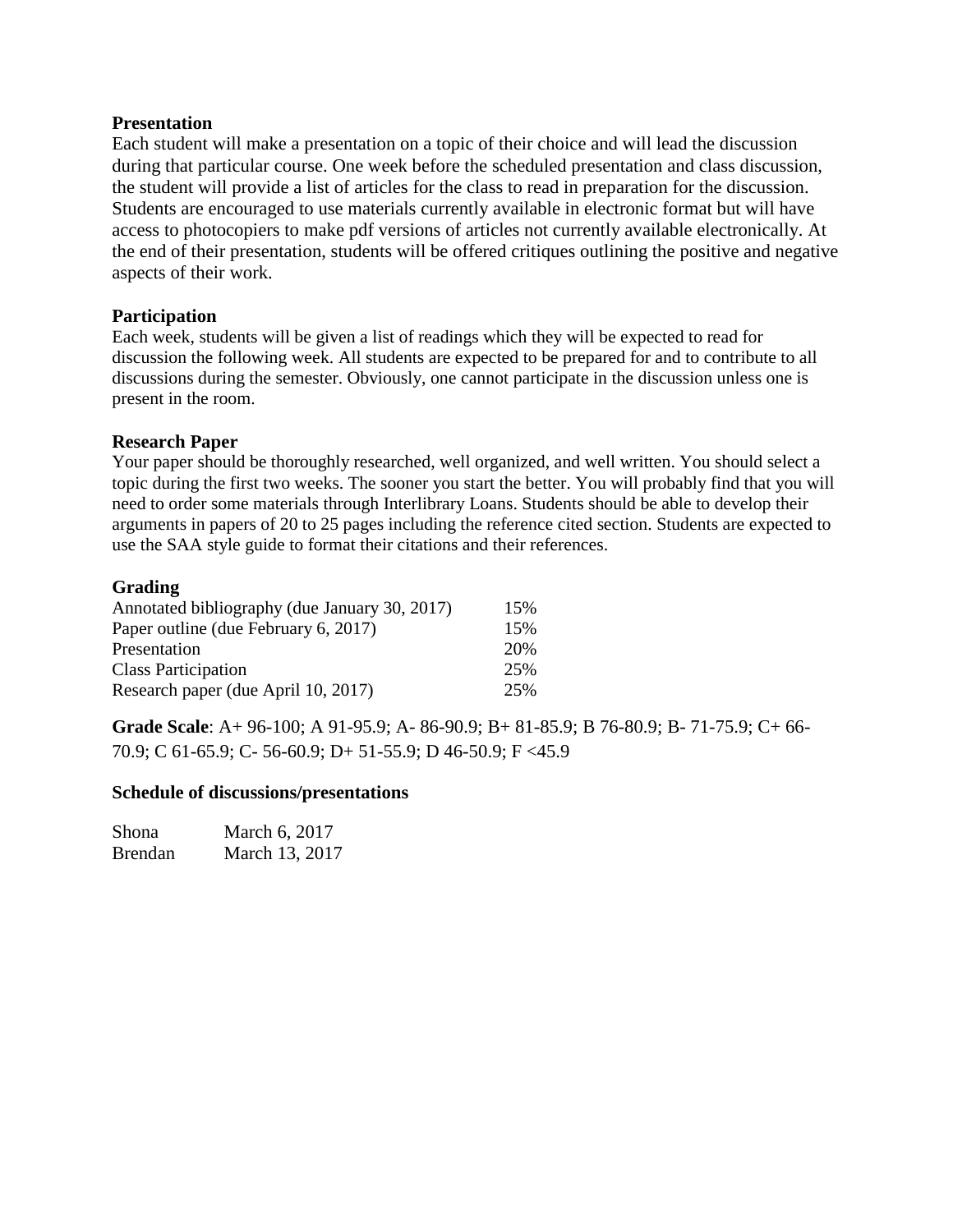# **ACADEMIC ACCOMMODATIONS**

## <http://www.ucalgary.ca/access/accommodations/policy>

Students needing an Accommodation because of a Disability or medical condition should communicate this need to Student Accessibility Services in accordance with the Procedure for Accommodations for Students with Disabilities

Students needing an Accommodation based on a Protected Ground other than Disability, should communicate this need, preferably in writing, to "(Instructor) (Associate Dean) (Department Head) (other designated person)"

# **ACADEMIC INTEGRITY**

Academic integrity is essential to the pursuit of learning and scholarship in a university, and to ensuring that a degree from the University of Calgary is a strong signal of each student's individual academic achievements. As a result, the University treats cases of cheating and plagiarism very seriously. For detailed information on what constitutes academic misconduct, please refer to the following link: <http://www.ucalgary.ca/pubs/calendar/current/k-2-1.html>

All suspected cases of academic dishonesty will be investigated following procedures outlined in the University Calendar. If you have questions or concerns about what constitutes appropriate academic behavior or appropriate research and citation methods, you are expected to seek out additional information on academic integrity from your instructor or from other institutional resources.

# **TEACHING EVALUATIONS / USRIS (Universal Student Ratings of Instruction)**

At the University of Calgary, feedback provided by students through the Universal Student Ratings of Instruction (USRI) survey provides valuable information to help with evaluating instruction, enhancing learning and teaching, and selecting courses. **Your responses make a difference, please participate!** Website: http://www.ucalgary.ca/usri/

**Writing Across the Curriculum:** Writing skills are not exclusive to English courses and, in fact, should cross all disciplines. The University supports the belief that throughout their University careers, students should be taught how to write well so that when they graduate their writing abilities will be far above the minimal standards required at entrance. Consistent with this belief, students are expected to do a substantial amount of writing in their University courses and, where appropriate, instructors can and may use writing and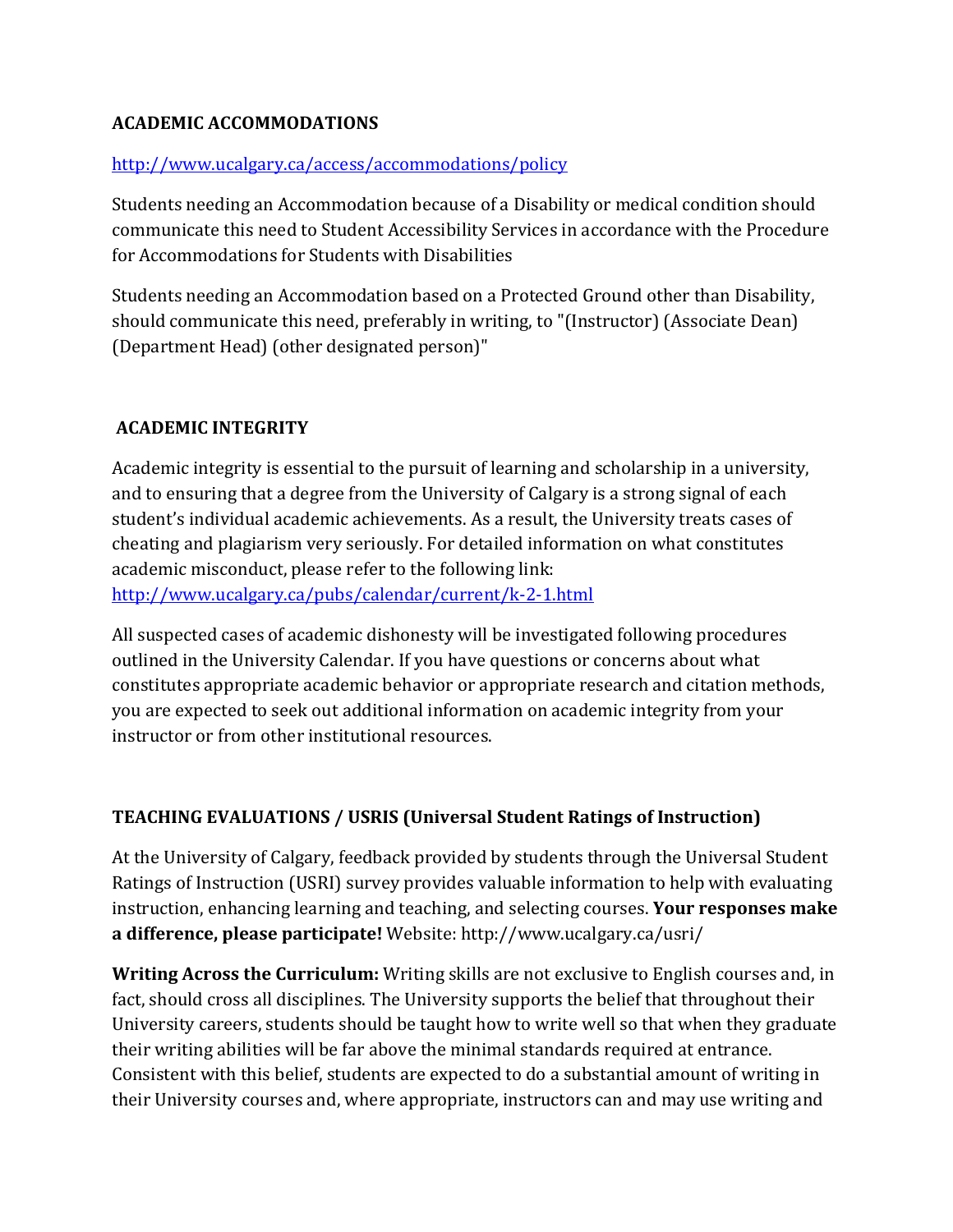the grading thereof as a factor in the evaluation of student work. The services provided by the Writing Centre in the Effective Writing Office can be utilized by all undergraduate and graduate students who feel they require further assistance.

**Emergency Evacuation Assembly Points**: In the event of an emergency that requires evacuation, please refer to the following link to become familiar with the assembly points for the class:<http://www.ucalgary.ca/emergencyplan/assemblypoints>

## **Freedom of Information and Protection of Privacy Act:**

The University of Calgary is committed to protecting the privacy of individuals who work and study at the University or who otherwise interact with the University in accordance with the standards set out in the Freedom of Information and Protection of Privacy Act. Please refer to the following link for detailed information: <http://www.ucalgary.ca/legalservices/foip> The Department of Anthropology and Archaeology's FOIP (Freedom of Information and Privacy) policy requires all reports/examinations to be returned to students during class time or the instructor's office hours. Any term work not picked up will be placed in the Anthropology and Archaeology Office (ES620) for distribution. Any student not wishing to have their work placed in the office must make alternative arrangements with the course instructor early in the term.

**Safewalk Information:** Campus Security, in partnership with the Students' Union, provides the Safewalk service, 24 hours a day to any location on Campus including the LRT, parking lots, bus zones and University residences. Contact Campus Security at (403) 220-5333 or use a help phone, and Safewalkers or a Campus Security Officer will accompany you to your campus destination.

**Faculty of Arts Program Advising and Student Information Resources:** Have a question, but not sure where to start? Arts Students' Centre

The Faculty of Arts Students' Centre is the overall headquarters for undergraduate programs in the Faculty of Arts. The key objective of this office is to connect students with whatever academic assistance that they require.

In addition to housing the Associate Dean, Undergraduate Programs and Student Affairs and the Associate Dean for Teaching and Learning, the Arts Students' Centre is the specific home to:

- program advising
- the Faculty's Co-operative Education Program
- the Arts and Science Honours Academy
- the Faculty's Interdisciplinary Programs
- a Student Help Desk